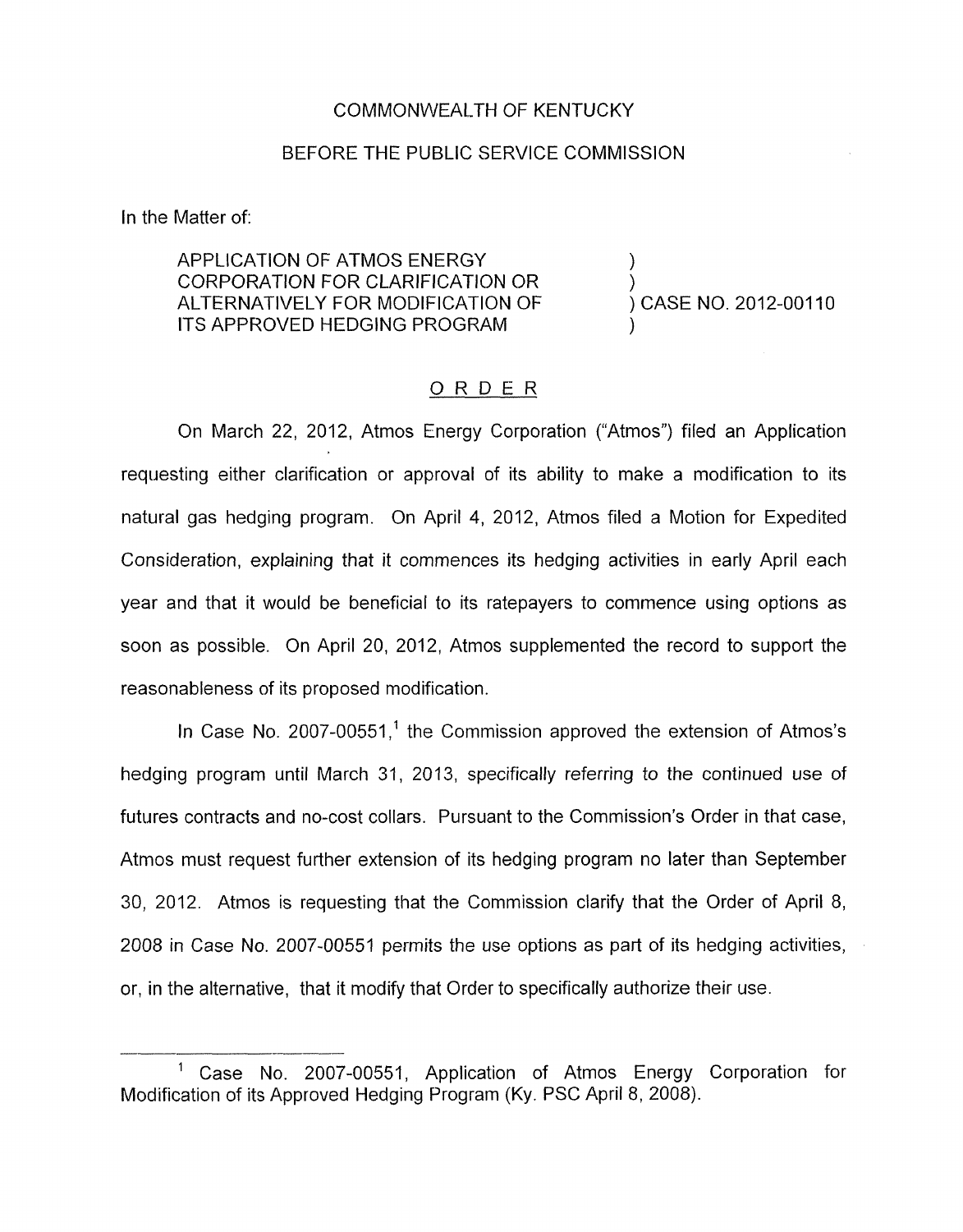According to Atmos's Application, although it has not used options as a hedging tool in the past, options have recently become an attractive low cost alternative due to changing market conditions. Atmos states that it would be advantageous to it and to its customers if it had the flexibility to use options as one of its available hedging tools, due to their ability to track the downward pricing trend of natural gas.

Based on the evidence of record and being otherwise sufficiently advised, the Commission finds that:

1. The Order in Case No. 2007-00551 did not specifically provide for the use of options as an approved hedging tool.

2. Current market conditions with respect to the relatively low price of natural gas could cause the use of alternative hedging tools to be in the public interest. Atmos's request to use options as an approved hedging tool in the interim until its next extension request therefore appears reasonable.

3. Atmos's request to include options in its currently approved hedging program should be approved on an interim basis pending its next request for extension, which is to be filed no later than September 30, 2012. That request should include full support of the reasonableness of options as a permanent hedging alternative, if Atmos desires to continue to use options as of the time of that Application.

IT IS THEREFORE ORDERED that:

1. Atmos's request to use options as an approved hedging tool on an interim basis pending its next request for extension of its hedging program is approved.

2. In order to continue using options as part of its hedging program beyond the current March 31, 2013 program expiration date, Atmos shall fully support the use

-2- Case No. 2012-001 10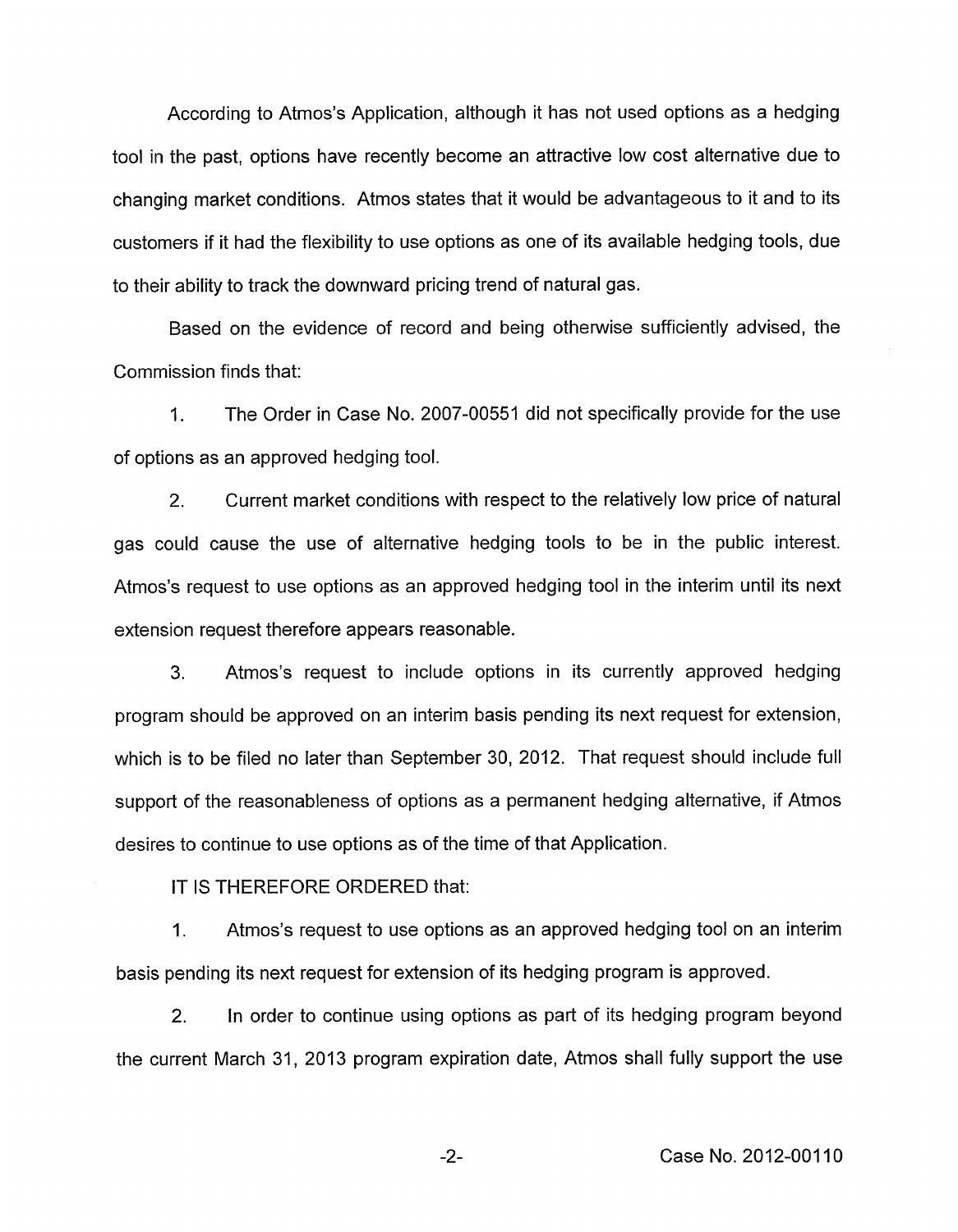of options as well as any other program modification in its next scheduled application for extension of the program.

By the Commission



**ATTE Durector** E)

Case No. 2012-001 10